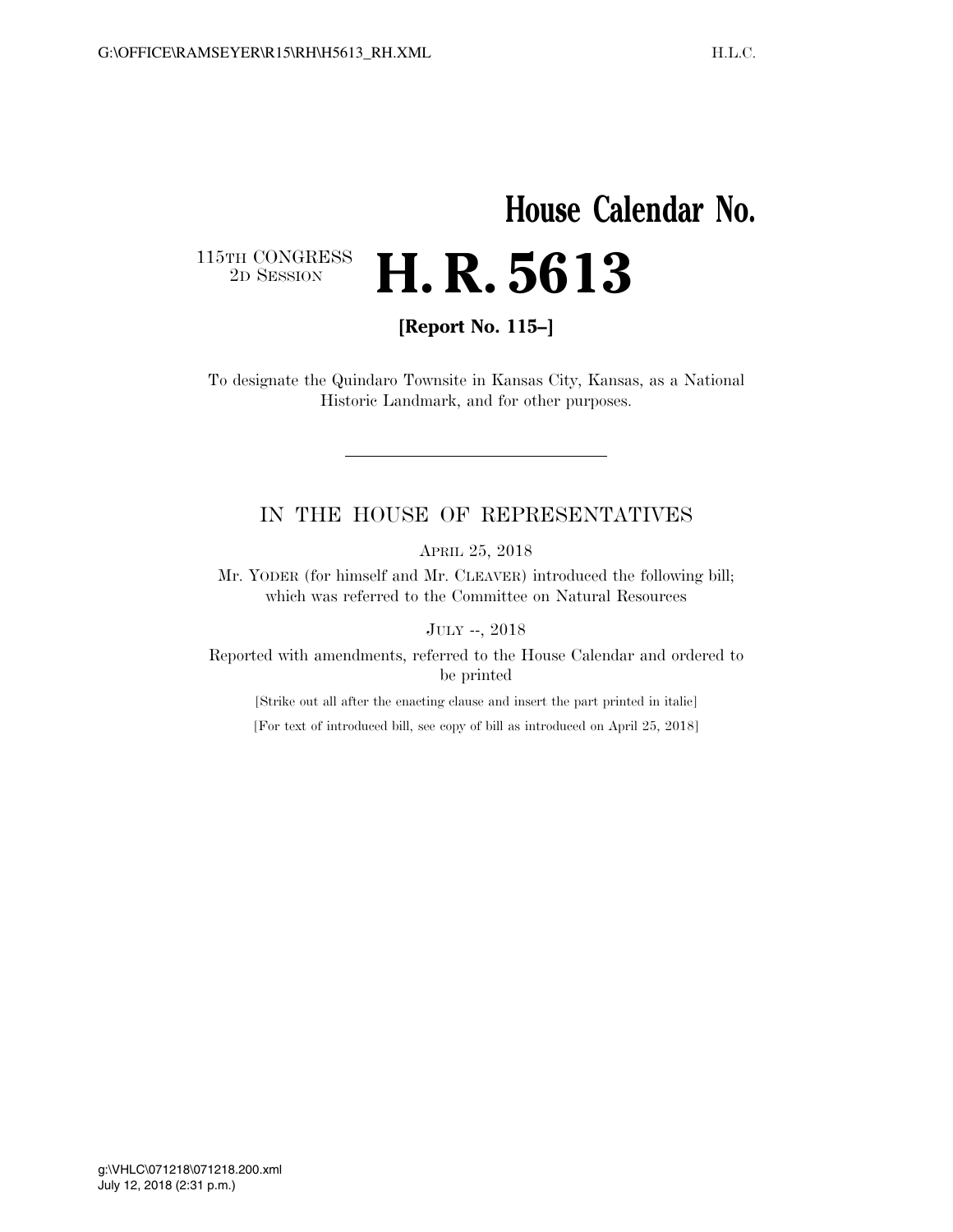## **A BILL**

To designate the Quindaro Townsite in Kansas City, Kansas, as a National Historic Landmark, and for other purposes.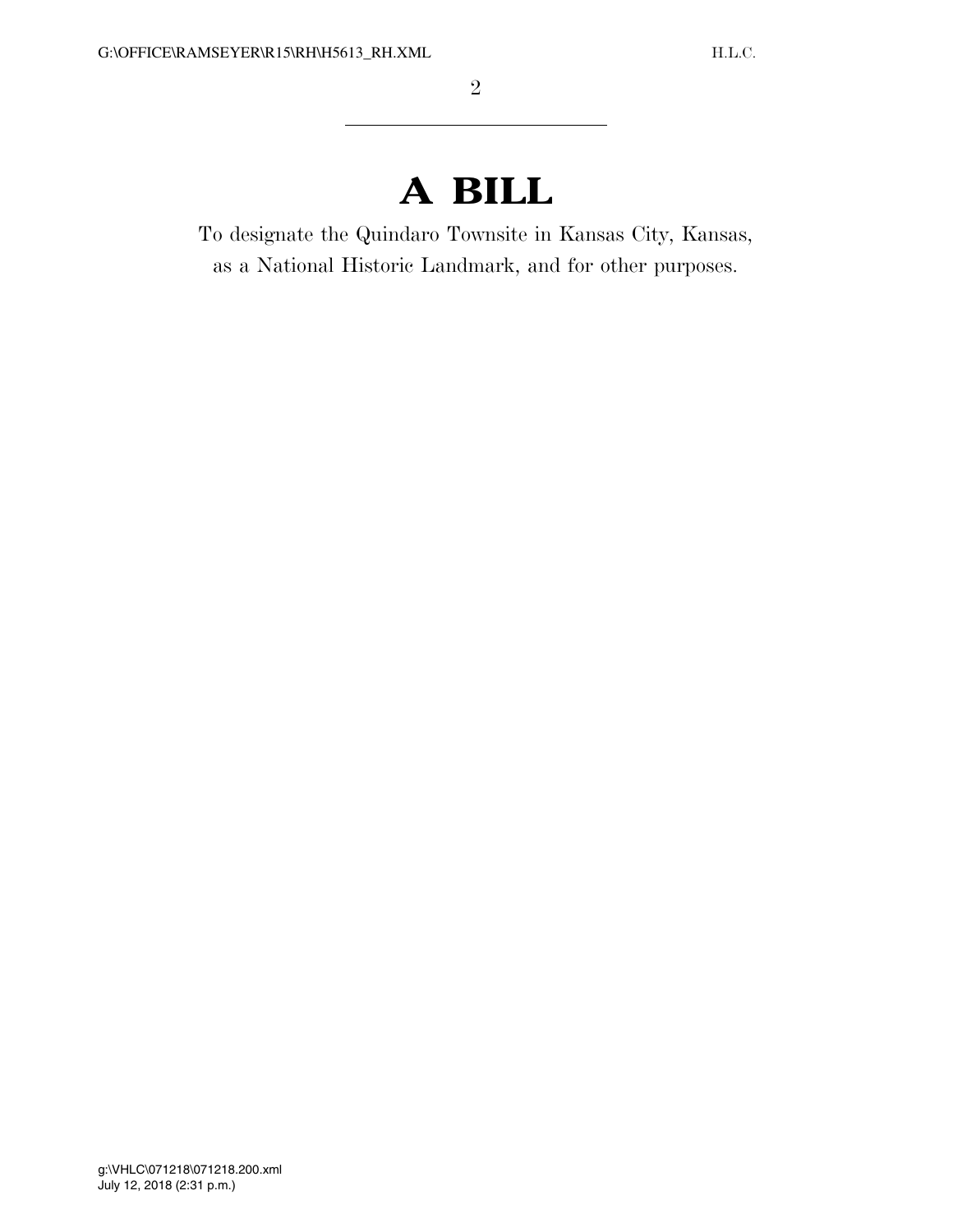*Be it enacted by the Senate and House of Representa- tives of the United States of America in Congress assembled, SECTION 1. QUINDARO TOWNSITE NATIONAL COMMEMORA- TIVE SITE ACT. (a) SHORT TITLE.—This Act may be cited as the ''Quindaro Townsite National Commemorative Site Act''. (b) DEFINITION.—In this Act, the term ''Secretary'' means the Secretary of the Interior. (c) DESIGNATION.—The Quindaro Townsite in Kansas City, Kansas, as listed on the National Register of Historic Places, is hereby designated as the Quindaro Townsite Na- tional Commemorative Site. The Site shall not be consid- ered a unit of the National Park System. (d) ADMINISTRATION.—Nothing in this section shall affect the administration of the Quindaro Townsite by Kan-sas City or the State of Kansas.* 

 *(e) COOPERATIVE AGREEMENTS.—The Secretary, in consultation with the State of Kansas, Kansas City, Kan- sas, and affected subdivisions, may enter into cooperative agreements with appropriate public or private entities, for the purposes of protecting historic resources at Quindaro Townsite and providing educational and interpretive pro-grams for the public.* 

 *(f) TECHNICAL ASSISTANCE.—The Secretary may pro-vide technical assistance to any entity with which the Sec-*